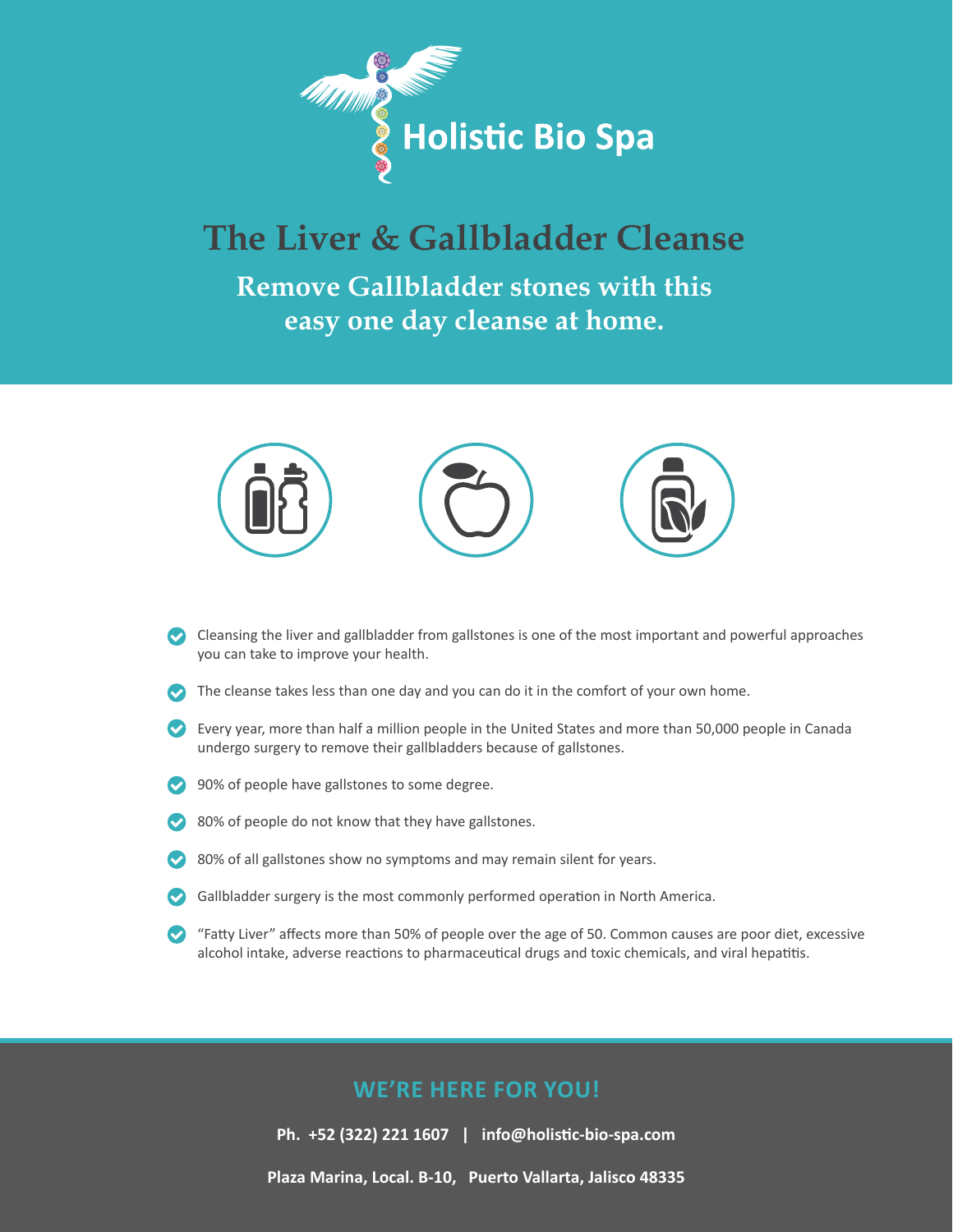# **The Liver & Gallbladder Cleanse**

Cleansing the liver and gallbladder from gallstones is one of the most important and powerful approaches you can take to improve your health. The liver cleanse requires 6 days of preparation, followed by 16 to 20 hours of actual cleansing.

#### **TO REMOVE GALLSTONES YOU NEED THE FOLLOWING ITEMS:**

- **Six 1-liter (32 oz.) containers of apple juice**
- **4 tablespoons of Epsom salts dissolved in three 8-oz. glasses of water**
- **1/2 cup (4 oz.) of cold-pressed, virgin olive oil**
- **2/3 glass of fresh grapefruit juice (pink is best), or fresh lemon and orange combined**
- **2 pint jars, one with a lid**

### **PREPARATION**

**Drink 32 oz. of packaged apple juice (or see other options below) per day for a period of six days.** (You may drink more than that if it feels comfortable to do so.) The malic acid in the apple juice softens the gallstones and makes their passage through the bile ducts smooth and easy. The apple juice has a strong cleansing effect. Some sensitive people may experience bloating and, occasionally, diarrhea during the first few days. Much of the diarrhea is actually stagnant bile, released by the liver and gallbladder (indicated by a brownish-yellow color). The fermenting effect of the juice helps widen the bile ducts. If this becomes somewhat uncomfortable, you can dilute the apple juice with any amount of water, or use other options described later. Drink the apple juice slowly throughout the day, between meals (avoid drinking the juice during, just before, and in the first two hours after meals, and in the evening). This is in addition to your normal water intake of six to eight glasses.

**Note:** Preferably, use organic apple juice, although for the purpose of the cleanse, any good brand of commercial apple juice, apple concentrate, or apple cider works just as well. It may be useful to rinse your mouth out with baking soda and/or brush your teeth several times per day to prevent the acid from damaging your teeth. (In case you are intolerant of apple juice or allergic to it, see the other options explained later.)

**DIETARY RECOMMENDATIONS:** During the entire week of preparation and cleansing, avoid foods or beverages that are cold or chilled; they chill the liver and, thereby, reduce the effectiveness of the cleanse. All foods or beverages should be warm or at least room temperature. To help the liver prepare for the main part of the cleanse, try to avoid foods from animal sources, dairy products, and fried food items. Otherwise, eat normal meals, but avoid overeating.

**THE BEST TIMES FOR CLEANSING:** The main and final part of the liver cleanse is best done over a weekend, when you are not under any pressure and have enough time to rest. Although the liver cleanse is effective at any time of the month, it should preferably coincide with a day between full moon and new moon. Try to avoid doing the actual cleanse on full moon day (the body tends to hold more fluids in the brain and tissues on this day than on others). The day of new moon is the most conducive for cleansing and healing.

**IF YOU TAKE ANY MEDICATION:** While on the liver cleanse regimen, avoid taking any medication, vitamins, or supplements that are not absolutely necessary. It is important not to give the liver any extra work that could interfere with its cleansing efforts.

#### **MAKE SURE THAT YOU CLEANSE YOUR COLON BEFORE AND AFTER YOU DO A LIVER CLEANSE:**

Having regular bowel movements is not necessarily an indication that your bowel is unobstructed. Colon cleansing, done either a few days before or, ideally, on the sixth day of preparation, helps to avoid or minimize any discomfort or nausea that may arise during the actual liver cleanse. It prevents back-flushing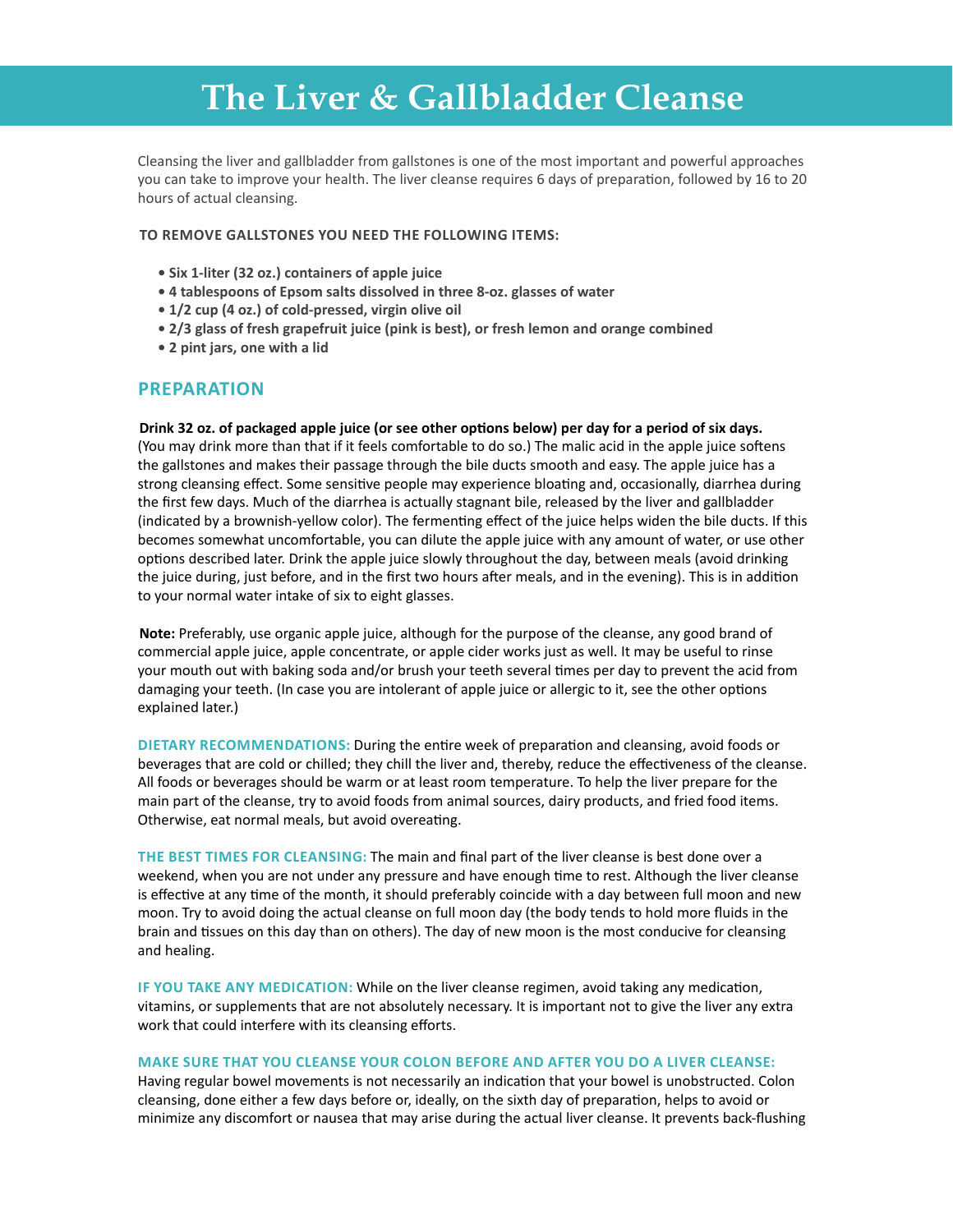of the oil mixture or waste products from the intestinal tract into the stomach. It also assists the body in swiftly eliminating the gallstones. Colonic irrigation (colon hydrotherapy) is the fastest and easiest method to prepare the colon for the liver cleanse. Colemaboard irrigation is the second most preferable method.

**WHAT YOU NEED TO DO ON THE SIXTH DAY OF DRINKING APPLE JUICE:** Drink all the 32 ounces of apple juice in the morning. You may start drinking the juice soon after awakening. If you feel hungry in the morning, eat a light breakfast, such as a hot cereal; oatmeal would be an ideal choice. Avoid sugar or other sweeteners, spices, milk, butter, oils, yogurt, cheese, ham, eggs, nuts, pastries, cold cereals, and the like. Fruit or fruit juices are fine. For lunch eat plain cooked or steamed vegetables with white rice (preferably basmati rice) and flavor it with a little unrefined sea or rock salt. To repeat, do not eat any protein foods, butter, or oil, or you might feel ill during the actual cleanse. Do not eat or drink anything (except water) after 1:30 p.m., otherwise you may have difficulties passing stones! Follow the exact schedule below.

# **The Actual Cleanse**

### **EVENING**

**6:00 PM** Add 4 tablespoons of Epsom salts (magnesium sulfate) to a total of 24 ounces (three 8-oz. glasses) of filtered water in a jar. This makes four 6-oz servings. Drink your first portion (¾ glass) now. You may take a few sips of water afterward to neutralize the bitter taste in your mouth, or may add a little lemon juice to improve the taste. Some people drink it with a large plastic straw to bypass the taste buds on the tongue. Closing the nostrils while drinking it works well for most people. It is also helpful to brush your teeth afterward or rinse out the mouth with baking soda. One of the main actions of Epsom salt is to dilate (widen) the bile ducts, making it easy for the stones to pass. Moreover, the salts clear out waste that may obstruct the release of the stones. (If you are allergic to Epsom salts or are just not able to get them down, you may instead use the second best choice—magnesium citrate—at the same dosage.) Set out the citrus fruit you will be using later, so that it can warm to room temperature.

**8:00 PM** Drink your second serving (¾ glass) of Epsom salts.

- **9:30 PM** If you have not had a bowel movement until now and have not done a colon cleanse within the past 24 hours, take a water enema; this will trigger a series of bowel movements.
- **9:45 PM** Thoroughly wash the grapefruits (or lemons and oranges). Squeeze them by hand and remove the pulp. You will need ¾ glass of juice. Pour the juice and ½ glass of olive oil into the pint jar. Close the jar tightly and shake hard, about 20 times or until the solution is watery. Ideally, you should drink this mixture at 10:00 p.m., but if you feel you still need to visit the bathroom a few more times, you may delay this step for up to 10 minutes.
- **10:00 PM** Stand next to your bed (do not sit down) and drink the concoction, if possible, without interruption. Some people prefer to drink it through a large plastic straw. Drinking it while keeping the nostrils closed seems to work best. If necessary, use a little honey between sips, which helps the mixture go down more smoothly. Most people, though, have no problem drinking in one go. Do not take more than 5 minutes for this (only elderly or weak people may take longer).

#### **PLEASE LIE DOWN IMMEDIATELY!**

This is essential for helping to release the gallstones! Turn off the lights and lie flat on your back with one or two pillows propping your head up. Your head should be higher than your abdomen. If this is uncomfortable, lie on your right side with your knees pulled toward your head. **Lie perfectly still for at least 20 minutes, and try not to speak!**

Put your attention on your liver. Some people find it beneficial to place a castor oil pack over the liver